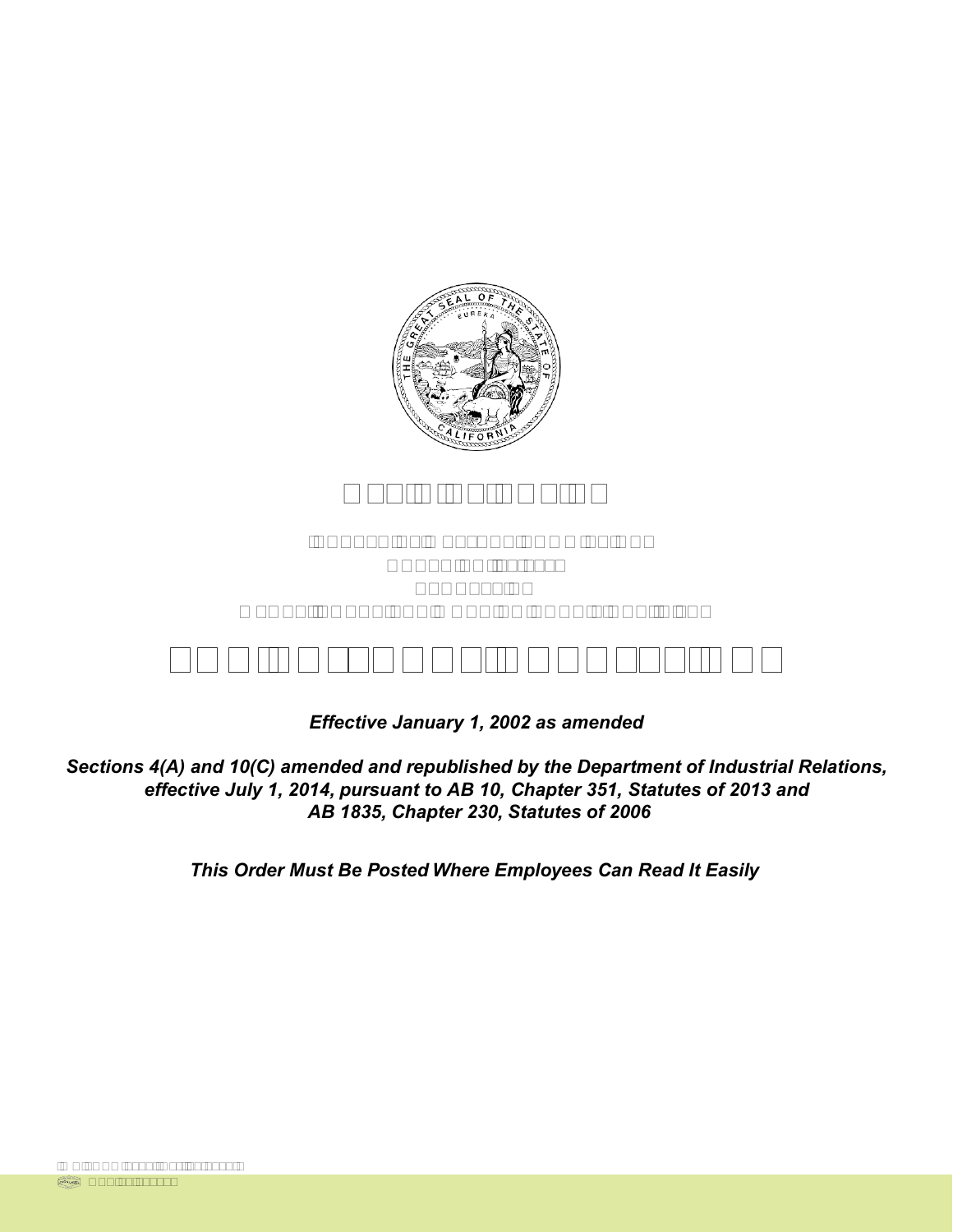**• Please Post With This Side Showing •**

## **OFFICIAL NOTICE**

*Effective January 1, 2002 as amended* 



*Sections 4(A) and 10(C) amended and republished by the Department of Industrial Relations, effective July 1, 2014, pursuant to AB 10, Chapter 351, Statutes of 2013 and AB 1835, Chapter 230, Statutes of 2006* 

## **INDUSTRIAL WELFARE COMMISSION ORDER NO. 14-2001 REGULATING WAGES, HOURS AND WORKING CONDITIONS IN THE**

## **AGRICULTURAL OCCUPATIONS**

 **TAKE NOTICE:** To employers and representatives of persons working in industries and occupations in the State of California: The Department of Industrial Relations amends and republishes the minimum wage and meals and lodging credits in the Industrial Welfare Commission's Orders as a result of legislation enacted (AB 10, Ch. 351, Stats of 2013, amending section 1182.12 of the California Labor Code, and AB 1835, Ch. 230, Stats of 2006, adding sections 1182.12 and 1182.13 to the California Labor Code .) The amendments and republishing make no other changes to the IWC's Orders.

## **1. APPLICABILITY OF ORDER**

This order shall apply to all persons employed in an agricultural occupation whether paid on a time, piece rate, commission, or other basis, except that:

 or creative, and which requires exercise of discretion and independent judgment, and for which the remuneration is not less than two (2) times the monthly state minimum wage for full-time employment. (A) No provision of this order shall apply to any employee who is engaged in work which is primarily intellectual, managerial,

 (B) No provision of this order shall apply to any individual who is the parent, spouse, child, or legally adopted child of the employer.

 (C) Section 5 of this order shall not apply to any employer who employs fewer than five (5) persons covered by this order. If at any one time during a calendar year an employer has five (5) or more employees covered by this order, every provision of this order, including Section 5, Reporting Time Pay, shall apply to that employer throughout that calendar year.

 (D) No provision of this order shall apply to any employee covered by Order No. 8 or Order No. 13, relating to industries handling products after harvest.

 (E) The provisions of this order shall not apply to any individual participating in a national service program, such as Ameri- Corps, carried out using assistance provided under Section 12571 of Title 42 of the United States Code. (See Stats. 2000, ch. 365, amending Labor Code Section 1171.)

(F) Sections 3, 4(A)-(D), 5, 6, 9, 11, 12, and 13 of this order shall not apply to an employee engaged to work as a " sheepherder," as that occupation is defined in Section 2 (N). Otherwise, this order, including Section 4 (A), shall apply to any workweek during which a sheepherder employee is engaged in any non-sheepherding agricultural or other work.

 (G) Section 3 of this order shall not apply to an employee licensed pursuant to Article 3 (commencing with Section 7850) of Chapter 1 of Part 3 of Division 6 of the Fish and Game Code who serves as a crew member on a commercial fishing vessel.

## **2. DEFINITIONS**

(A) "Commission" means the Industrial Welfare Commission of the State of California.

- (B) "Division" means the Division of Labor Standards Enforcement of the State of California.
- (C) "Employ" means to engage, suffer, or permit to work.

(D) "Employed in an agricultural occupation" means any of the following described occupations:

 (1) The preparation, care, and treatment of farm land, pipeline, or ditches, including leveling for agricultural purposes, plowing, discing, and fertilizing the soil;

(2) The sowing and planting of any agricultural or horticultural commodity;

(3) The care of any agricultural or horticultural commodity; as used in this subdivision, "care" includes but is not limited to cultivation, irrigation, weed control, thinning, heating, pruning, or tying, fumigating, spraying, and dusting;

 (4) The harvesting of any agricultural or horticultural commodity, including but not limited to picking, cutting, threshing, mowing, knocking off, field chopping, bunching, baling, balling, field packing, and placing in field containers or in the vehicle in which the commodity will be hauled, and transportation on the farm or to a place of first processing or distribution;

 (5) The assembly and storage of any agricultural or horticultural commodity, including but not limited to, loading, road siding, banking, stacking, binding, and piling;

 (6) The raising, feeding and management of livestock, fur bearing animals, poultry, fish, mollusks, and insects, including but not limited to herding, housing, hatching, milking, shearing, handling eggs, and extracting honey;

(7) The harvesting of fish, as defined by Section 45 of the Fish and Game Code, for commercial sale;

(8) The conservation, improvement or maintenance of such farm and its tools and equipment.

(E) "Employee" means any person employed by an employer.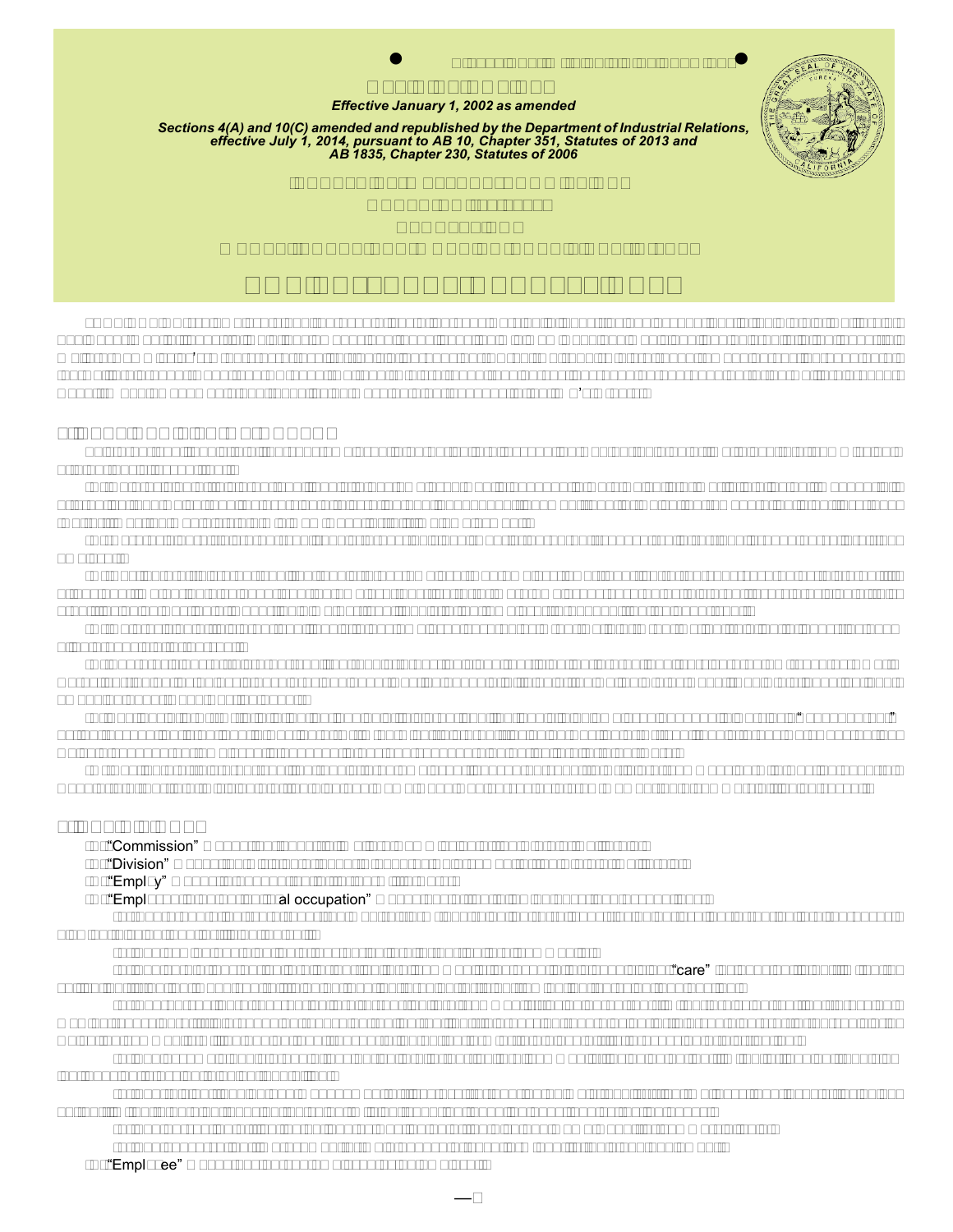(F) ―Employer‖ means any person as defined in Section 18 of the Labor Code, who directly or indirectly, or through an agent or any other person, employs or exercises control over the wages, hours, or working conditions of any person.

(G) "Hours worked" means the time during which an employee is subject to the control of an employer, and includes all the time the employee is suffered or permitted to work, whether or not required to do so.

 $(H)$  "Minor" means, for the purpose of this order, any person under the age of 18 years.

(I) "Non-sheepherding work" means any work except the work defined in Section  $2(N)$  below.

 (J) ―Open range sheepherding‖ means, generally, sheepherding on land that is not cultivated, but produces native forage (―browse‖ or herbaceous food that is available to livestock or game animals) for animal consumption, and includes land that is re-vegetated naturally or artificially to provide forage cover that is managed like range vegetation. The range may be on private, federal, or state land. Typically, the land is not only non-cultivated, but not suitable for cultivation because it is rocky, thin, semiarid, or otherwise poor. Also, many acres of range land are required to graze one animal unit (five sheep) for one month. By its very nature, open range sheepherding is conducted over wide expanses of land, such as thousands of acres.

 (K) ―Outside salesperson‖ means any person, 18 years of age or over, who customarily and regularly works more than half the working time away from the employer's place of business selling tangible or intangible items or obtaining orders or contracts for products, services or use of facilities.

(L) ―Piece rate basis‖ is a method of payment based on units of production or a fraction thereof.

(M) "Primarily" as used in Section 1, Applicability, means more than one-half the employee's work time.

(N) "Sheepherder" means any individual who is employed to do any of the following: tend flocks of sheep grazing on range or pasture; move sheep to and about an area assigned for grazing; prevent sheep from wandering or becoming lost, or using trained dogs to round up strays and protect sheep against predators and the eating of poisonous plants; assist in the lambing, docking, and shearing of sheep; provide water or feed supplementary rations to sheep; or perform the work of a sheepherder pursuant to an approved job order filed under the provisions of Section 101(a)(15)(H)(ii)(a) of the federal Immigration and Nationality Act (commonly referred to as the "H-2A" program (see 8 U.S.C. Section 1101 et seq.), or any successor provisions.

(O) ―Shift‖ means designated hours of work by an employee, with a designated beginning time and quitting time.

 (P) ―Split shift‖ means a work schedule which, is interrupted by non-paid non-working periods established by the employer, other than bona fide rest or meal periods.

(Q) "Wages" includes all amounts for labor performed by employees of every description, whether the amount is fixed or ascertained by the standard of time, task, piece, commission basis, or other method of calculation.

(R) "Workday" means any consecutive 24 hours beginning at the same time each calendar day.

(S) "Workweek" means any seven (7) consecutive days, starting with the same calendar day each week. "Workweek" is a fixed and regularly recurring period of 168 hours, seven (7) consecutive 24-hour periods.

### **3. HOURS AND DAYS OF WORK**

 (A) The following overtime provisions are applicable to employees 18 years of age or over and to employees 16 or 17 years of age who are not required by law to attend school: such employees shall not be employed more than ten (10) hours in any one workday or more than six (6) days in any workweek unless the employee receives one and one-half (1½) times such employee's regular rate of pay for all hours worked over ten (10) hours in any workday and for the first eight (8) hours on the seventh (7th) day of work and double the employee's regular rate of pay for all hours worked over eight (8) on the seventh (7th) day of work in the workweek.

(See California Labor Code, Sections 1391 and 1394)

 (**VIOLATIONS OF CHILD LABOR LAWS** are subject to civil penalties of from \$500 to \$10,000 as well as to criminal penalties provided herein. Refer to California Labor Code Sections 1285 to 1312 and 1390 to 1399 for additional restrictions on the employ- ment of minors. Employers should ask school districts about required work permits.)

 (B) An employee may be employed on seven (7) workdays in one workweek with no overtime pay required when the total hours of employment during such workweek do not exceed 30 and the total hours of employment in any one workday thereof do not exceed six (6).

 (C) The provisions of subsection (A) above shall not apply to an employee covered by this order during any week in which more than half of such employee's working time is devoted to performing the duties of an irrigator.

(D) The provisions of this section are not applicable to employees whose hours of service are regulated by:

 (1) The United States Department of Transportation Code of Federal Regulations, Title 49, Sections 395.1 to 395.13, Hours of Service of Drivers; or

 (2) Title 13 of the California Code of Regulations, subchapter 6.5, Section 1200 and following sections, regulating hours of drivers.

 (E) This section shall not apply to any employee covered by a collective bargaining agreement if said agreement provides premium wage rates for overtime work and a cash wage rate for such employee of not less than one dollar (\$1.00) per hour more than the minimum wage.

#### **4. MINIMUM WAGES**

 (A) Every employer shall pay to each employee wages not less than nine dollars (\$9.00) per hour for all hours worked, effective July 1, 2014, and not less than ten dollars (\$10.00) per hour for all hours worked, effective January 1, 2016, except:

 LEARNERS: Employees during their first 160 hours of employment in occupations in which they have no previous similar or related experience, may be paid not less than 85 percent of the minimum wage rounded to the nearest nickel.

(B) Every employer shall pay to each employee, on the established payday for the period involved, not less than the applicable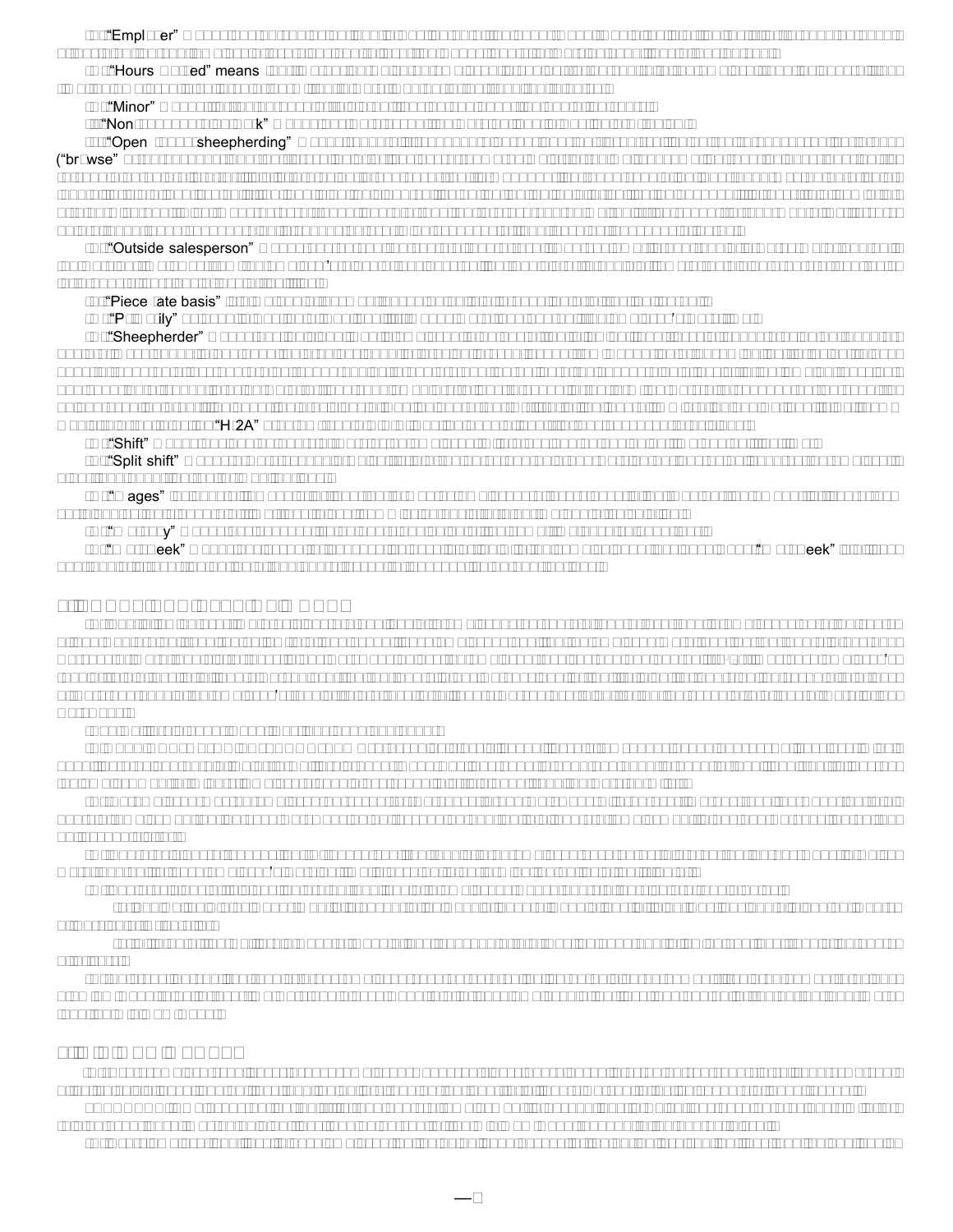minimum wage for all hours worked in the payroll period, whether the remuneration is measured by time, piece, commission, or otherwise.

 (C) When an employee works a split shift, one (1) hour's pay at the minimum wage shall be paid in addition to the minimum wage for that workday, except when the employee resides at the place of employment.

 (D) The provisions of this section shall not apply to apprentices regularly indentured under the State Division of Apprenticeship Standards.

 (E) Effective July 1, 2001, the minimum wage for all sheepherders shall be \$1,050.00 per month; effective July 1, 2002 the minimum wage for all sheepherders shall be \$1,200.00 per month. Wages paid to sheepherders shall not be offset by meals or lodging provided by the employer.

## **5. REPORTING TIME PAY**

 half said employee's usual or scheduled day's work, the employee shall be paid for half the usual or scheduled day's work, but in no event for less than two (2) hours nor more than four (4) hours, at the employee's regular rate of pay, which shall not be less than the minimum wage. (A) Each workday an employee is required to report for work and does report, but is not put to work or is furnished less than

 work on the second reporting, said employee shall be paid for two (2) hours at the employee's regular rate of pay, which shall not be less than the minimum wage. (B) If an employee is required to report for work a second time in any one workday and is furnished less than two (2) hours of

(C) The foregoing reporting time pay provisions are not applicable when:

 (1) Operations cannot commence or continue due to threats to employees or property; or when recommended by civil authorities; or

(2) Public utilities fail to supply electricity, water, or gas, or there is a failure in the public utilities, or sewer system; or

(3) The interruption of work is caused by an Act of God or other cause not within the employer's control.

 (D) This section shall not apply to an employee on paid standby status who is called to perform assigned work at a time other than the employee's scheduled reporting time.

## **6. LICENSES FOR DISABLED WORKERS**

 disability or mental deficiency at less than the minimum wage. Such licenses shall be granted only upon joint application of employer (A) A license may be issued by the Division authorizing employment of a person whose earning capacity is impaired by physical and employee and employee's representative if any.

 (B) A special license may be issued to a nonprofit organization such as a sheltered workshop or rehabilitation facility fixing special minimum rates to enable the employment of such persons without requiring individual licenses of such employees.

 (C) All such licenses and special licenses shall be renewed on a yearly basis or more frequently at the discretion of the Division.

(See California Labor Code, Sections 1191 and 1191.5)

## **7. RECORDS**

(A) Every employer shall keep accurate information with respect to each employee including the following:

(1) Full name, home address, occupation and social security number.

(2) Birth date, if under 18 years, and designation as a minor.

 (3) Time records showing when the employee begins and ends each work period. Meal periods, split shift intervals and total daily hours worked shall also be recorded. Meal periods during which, operations cease and authorized rest periods need not be recorded.

 (4) Total wages paid each payroll period, including value of board, lodging, or other compensation actually furnished to the employee.

 (5) Total hours worked in the payroll period and applicable rates of pay. This information shall be made readily available to the employee upon reasonable request.

 (6) When a piece rate or incentive plan is in operation, piece rates or an explanation of the incentive plan formula shall be provided to employees. An accurate production record shall be maintained by the employer.

 (B) Employers of sheepherders shall keep accurate information with respect to sheepherder employees, including an itemized statement showing applicable rates of pay for sheepherding and any applicable non-sheepherding agricultural or other work, all deductions, dates of period for which paid, name and social security number (if any) of employee, and name of employer.

 (C) Every employer shall semimonthly or at the time of each payment of wages furnish each employee, either as a detachable part of the check, draft, or voucher paying the employee's wages, or separately, an itemized statement in writing showing: (1) all deductions; (2) the inclusive dates of the period for which the employee is paid; (3) the name of the employee or the employee's social security number; and (4) the name of the employer, provided all deductions made on written orders of the employee may be aggregated and shown as one item.

 (D) Every employer of a sheepherder shall annually notify the sheepherder of his or hers rights and obligations under state and federal law.

 (E) All required records shall be in the English language and in ink or other indelible form, properly dated, showing month, day and year, and shall be kept on file by the employer for at least three years at the place of employment or at a central location within the State of California. An employee's records shall be available for inspection by the employee upon reasonable request.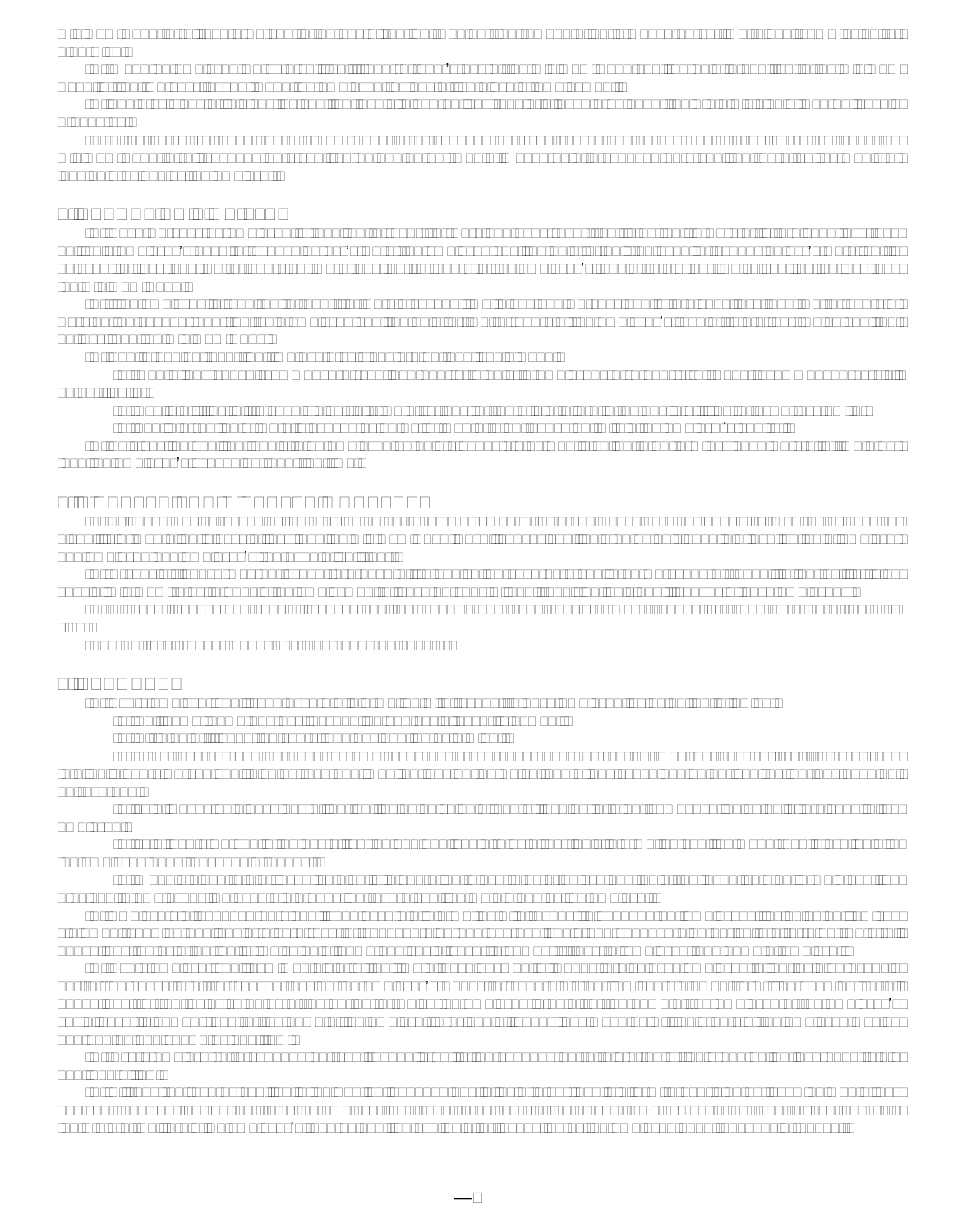## **8. CASH SHORTAGE AND BREAKAGE**

 breakage, or loss of equipment, unless it can be shown that the shortage, breakage, or loss is caused by a dishonest or willful act, No employer shall make any deduction from the wage or require any reimbursement from an employee for any cash shortage, or by the gross negligence of the employee.

## **9. UNIFORMS AND EQUIPMENT**

shall be provided and maintained by the employer. The term "uniform" includes wearing apparel and accessories of distinctive (A) When uniforms are required by the employer to be worn by the employee as a condition of employment, such uniforms design or color.

**NOTE:** This section shall not apply to protective apparel regulated by the Occupational Safety and Health Standards Board.

 (B)When tools or equipment are required by the employer or are necessary to the performance of a job, such tools and equipment wage provided herein may be required to provide and maintain hand tools and equipment customarily required by the trade or craft. shall be provided and maintained by the employer, except that an employee whose wages are at least two (2) times the minimum This subsection (B) shall not apply to apprentices regularly indentured under the State Division of Apprenticeship Standards.

**NOTE:** This section shall not apply to protective equipment and safety devices on tools regulated by the Occupational Safety and Health Standards Board.

 (C) A reasonable deposit may be required as security for the return of the items furnished by the employer under provisions of pursuant to Section 400 and following of the Labor Code or an employer with the prior written authorization of the employee may deduct from the employee's last check the cost of an item furnished pursuant to (A) and (B) above in the event said item is not returned. No deduction shall be made at any time for normal wear and tear. All items furnished by the employer shall be returned subsections (A) and (B) of this section upon issuance of a receipt to the employee for such deposit. Such deposits shall be made by the employee upon completion of the job.

## **10. MEALS AND LODGING**

(A) "Meal" means an adequate, well-balanced serving of a variety of wholesome, nutritious foods.

 (B) ―Lodging‖ means living accommodations available to the employee for full-time occupancy which are adequate, decent, and sanitary according to usual and customary standards. Employees shall not be required to share a bed.

 (C) Meals or lodging may not be credited against the minimum wage without a voluntary written agreement between the em- ployer and the employee. When credit for meals or lodging is used to meet part of the employer's minimum wage obligation, the amounts so credited may not be more than the following:

| <b>LODGING</b>                                                                                                | <b>Effective</b><br><b>July 1, 2014</b> | <b>Effective</b><br><b>January 1, 2016</b> |
|---------------------------------------------------------------------------------------------------------------|-----------------------------------------|--------------------------------------------|
| Apartment – two thirds $(2/3)$ of the ordinary rental                                                         | \$42.33 per week<br>\$34.94 per week    | \$47.03 per week<br>\$38.82 per week       |
| Where a couple are both employed by the employer,<br>two thirds (2/3) of the ordinary rental value, and in no | \$508.38 per month                      | \$564.81 per month                         |
|                                                                                                               | \$752.02 per month                      | \$835.49 per month                         |
| <b>MEALS</b>                                                                                                  | \$3.26                                  | \$3.62                                     |
|                                                                                                               | \$4.47                                  | \$4.97                                     |
|                                                                                                               | \$6.01                                  | \$6.68                                     |

 (D) Meals evaluated as part of the minimum wage must be bona fide meals consistent with the employee's work shift. Deductions shall not be made for meals not received or lodging not used.

 (E) If, as a condition of employment, the employee must live at the place of employment or occupy quarters owned or under the control of the employer, then the employer may not charge rent in excess of the values listed herein.

 (F) Paragraphs (C), (D), and (E) above shall not apply to sheepherders. Every employer shall provide to each sheepherder not less than the minimum monthly meal and lodging benefits required to be provided by employers of sheepherders employed under the provisions of the H-2A program of the Immigration and Nationality Act [8 U.S.C Section 1101 et seq], or any successor provisions.

 (G) Fixed Site Housing: A sheepherder not engaged in open range sheepherding, shall be provided with fixed site housing that complies with all the following standards and requirements:

(1) Toilets (which may include portable toilets) and bathing facilities (which may include a portable facility).

(2) Heating (which may include a camp stove or other sources of heat).

(3) Indoor Lighting.

(4) Potable hot and cold water.

(5) Cooking facilities and utensils.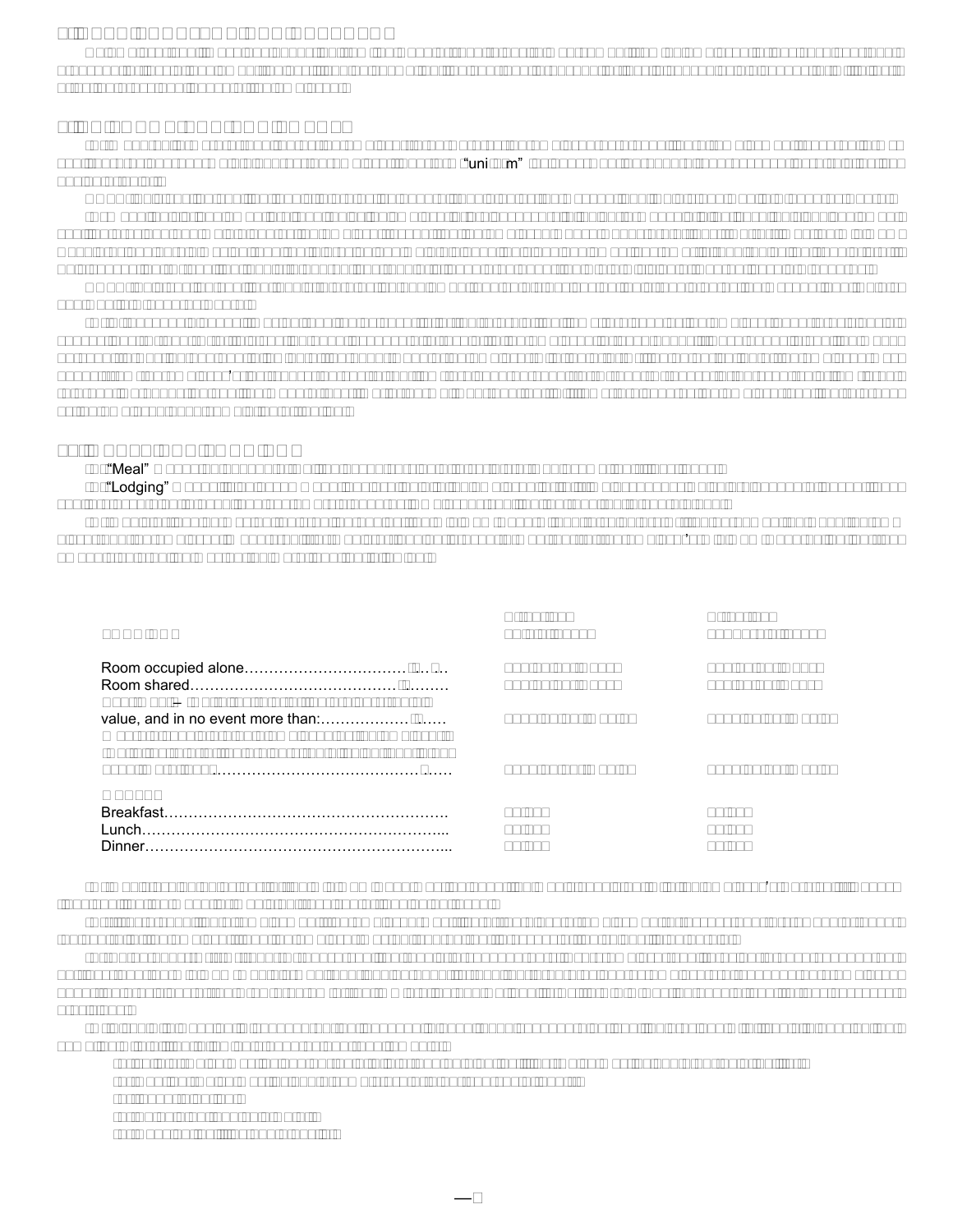(6) Refrigeration for perishable foodstuffs (which may include ice chests, provided that ice is delivered to the sheepherder, as needed, to maintain a continuous temperature required to retard spoilage and assure food safety).

(7) Fixed Site Housing Inspections: housing that is erected for sheepherders at fixed locations shall be annually inspected by the State of California Employment Development Department for compliance with Paragraph (F) of this section, unless the employer receives a statement in writing from the Employment Development Department that there are no such inspectors available.

 (H) Mobile Housing: When a sheepherder is engaged in open range sheepherding, the employer shall provide mobile hous- ing that complies with all standards and inspection requirements prescribed for mobile sheepherder housing by the United States Department of Labor then in effect. Such housing shall be inspected and approved annually by an inspector from the Employment Development Department unless the employer receives a statement in writing from the Employment Development Department that there are no such inspectors available.

## **11. MEAL PERIODS**

 Every employer shall authorize and permit all employees after a work period of not more than five (5) hours to take a meal period of not less than 30 minutes, except that when a work period of not more than six (6) hours will complete the day's work the meal period may be waived by mutual consent of employer and employee. Unless the employee is relieved of all duty during a 30 minute meal period, the meal period shall be considered an "on duty" meal period and counted as time worked. An "on duty" meal period shall be permitted only when the nature of the work prevents an employee from being relieved of all duty and when by written agreement between the parties an on-the-job paid meal period is agreed to.

## **12. REST PERIODS**

 Every employer shall authorize and permit all employees to take rest periods, which insofar as practicable shall be in the middle of each work period. The authorized rest period time shall be based on the total hours worked daily at the rate of ten (10) minutes net rest time per four (4) hours or major fraction thereof. However, a rest period need not be authorized for employees whose total daily work time is less than three and one-half (31/<sub>2</sub>) hours. Authorized rest period time shall be counted as hours worked for which there shall be no deduction from wages.

## **13. SEATS**

 When the nature of the work reasonably permits the use of seats, suitable seats shall be provided for employees working on or at a machine.

## **14. OTHER WORKING CONDITIONS APPLICABLE TO SHEEPHERDERS**

Sheepherders shall be provided with all of the following at each work site:

 (A) Regular mail service, which, in the case of open range locations, shall mean mail delivery not less frequently than once every seven days.

 (B) An appropriate form of communication, including but not limited to a radio and/or telephone, which will allow sheepherders to communicate with employers, health care providers, and government regulators. Employers may charge sheepherders for all others uses.

(C) Visitor access to fixed site housing and, when practicable to mobile housing.

## **15. EXEMPTIONS**

 If, in the opinion of the Division after due investigation, it is found that the enforcement of any provisions in Section 7, Records; Section 11, Meal Periods; Section 12, Rest Periods; or Section 13, Seats, would not materially affect the welfare or comfort of employees and would work an undue hardship on the employer, exemption may be made at the discretion of the Division. Such exemptions shall be in writing to be effective any may be revoked after reasonable notice is given in writing. Application for exemp- tion shall be made by the employer or by the employee and/or the employee's representative to the Division in writing. A copy of the application is filed with the Division.

## **16. FILING REPORTS**

(See California Labor Code, Section 1174(a))

## **17. INSPECTION**

(See California Labor Code, Section 1174)

### **18. PENALTIES**

(See California Labor Code, Section 1199)

 (A) In addition to any other civil penalties provided by law, any employer or any other person acting on behalf of the employer who violates, or causes to be violated, the provisions of this order, shall be subject to the civil penalty of:

 (1) Initial Violation—\$50.00 for each underpaid employee for each pay period during which the employee was underpaid in addition to an amount which is sufficient to recover unpaid wages.

 (2) Subsequent Violations—\$100.00 for each underpaid employee for each pay period during which the employee was underpaid in addition to an amount which is sufficient to recover unpaid wages.

—5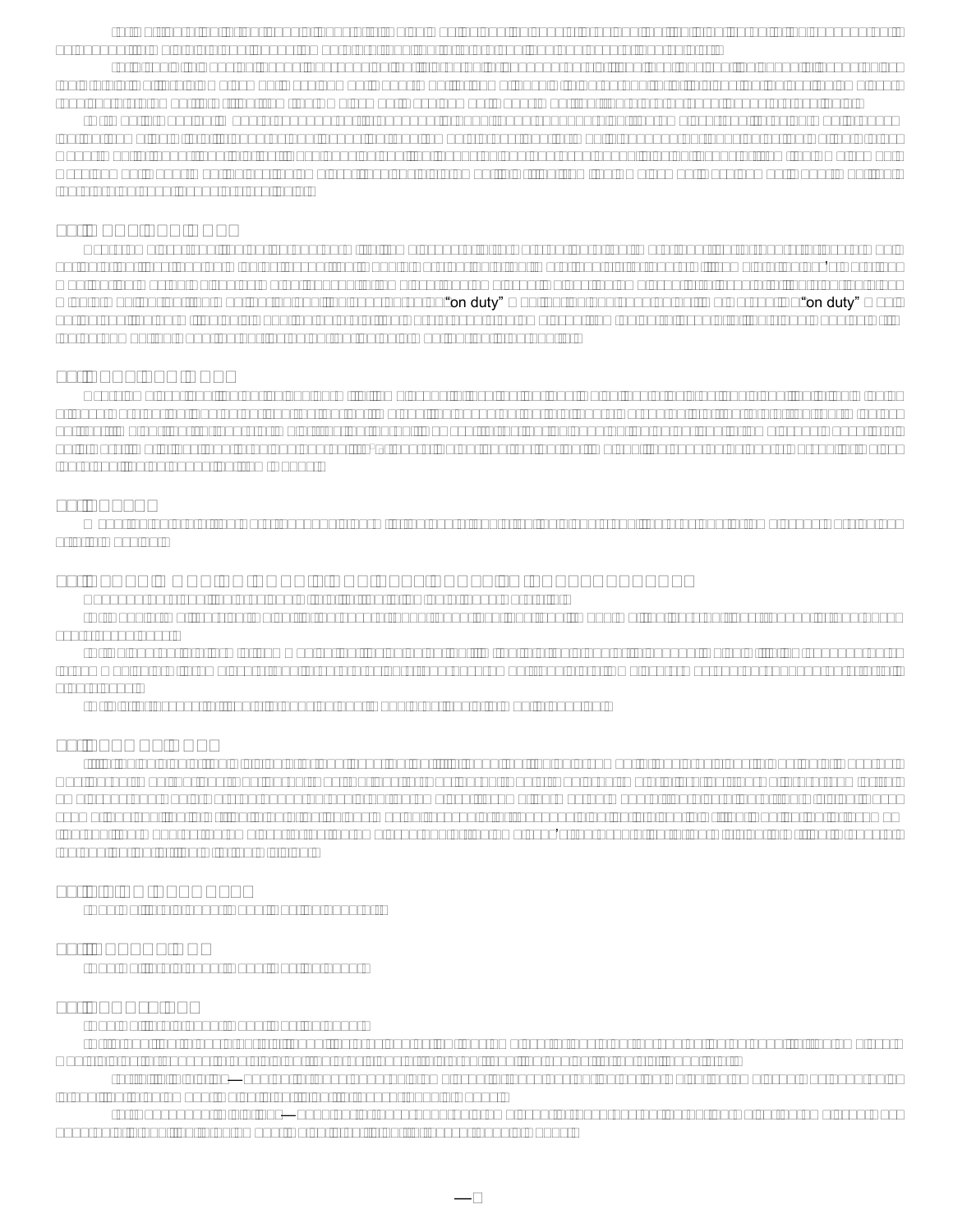(B) Any employer or any other person acting on behalf of the employer who employs sheepherders and who requires them to engage in non-sheepherding duties shall be subject to the following penalties:

(1) Initial violations—a civil penalty of one week's pay computed on a basis of a 60 hour workweek and a wage of n less than the current minimum wage in effect.

(2) Second violation—a civil penalty of one month's pay computed on a basis of a 252 hour month and a wage of no less than the current minimum wage in effect.

(3) Third and subsequent violation—a civil penalty equal to the cost of the contract of the approved "H2A" job order.

(C) The affected employee shall receive payment of all wages recovered.

(D) The Labor Commissioner may also issue citations pursuant to Labor Code Section 1197.1 for non-payment of wages for overtime work in violation of this order.

### **19. SEPARABILITY**

If the application of any provision of this Order, or any section, subsection, subdivision, sentence, clause, phrase, word, or portion of this Order should be held invalid or unconstitutional or unauthorized or prohibited by statute, the remaining provisions thereof shall not be affected thereby, but shall continue to be given full force and effect as if the part so held invalid or unconstitutional had not been included herein.

## **20. POSTING OF ORDER**

Every employer shall keep a copy of this Order posted in an area frequented by employees where it may be easily read during the workday. Where the location of work or other conditions make this impractical, every employer shall keep a copy of this Order and make it available to every employee upon request.

> **QUESTIONS ABOUT ENFORCEMENT** of the Industrial Welfare Commission orders and reports of violations should be directed to the Division of Labor Standards Enforcement.A listing of the DLSE offices is below on this wage order. Look in the white pages of your telephone directory under CALIFORNIA, State of, Industrial Relations for the address and telephone number of the office nearest you. The Divi- sion has offices in the following cities: Bakersfield, El Centro, Fresno, Long Beach, Los Angeles, Oakland, Redding, Sacramento, Salinas, San Bernardino, San Diego, San Francisco, San Jose, Santa Ana, Santa Barbara, Santa Rosa, Stockton, Van Nuys.

#### **SUMMARIES IN OTHER LANGUAGES**

**The Department of Industrial Relations will make summaries of wage and hour requirements in this Order available in Spanish, Chinese and certain other languages when it is feasible to do so. Mail your request for such summaries to the Department at: P.O. box 420603, San Francisco, CA 94142-0603.** 

#### **RESUMEN EN OTROS IDIOMAS**

**El Departamento de Relaciones Industriales confeccionara un resumen sobre los requisitos de salario y horario de esta Disposicion en español, chino y algunos otros idiomas cuando sea posible hacerlo. Envie por correo su pedido por dichos resumenes al Departamento a: P.O. box 420603, San Francisco, CA 94142-0603.** 

其宅文字的摘錄

工業關係處將摘錄本規則中有關工資和工時的規定,用西班牙 文、中文印出。其宅文字如有需要,也將同樣辦理。如果您有需要,

**可以來信索閱, 請寄到: Department of Industrial Relations P.O. box 420603 San Francisco, CA 94142-0603** 

—6